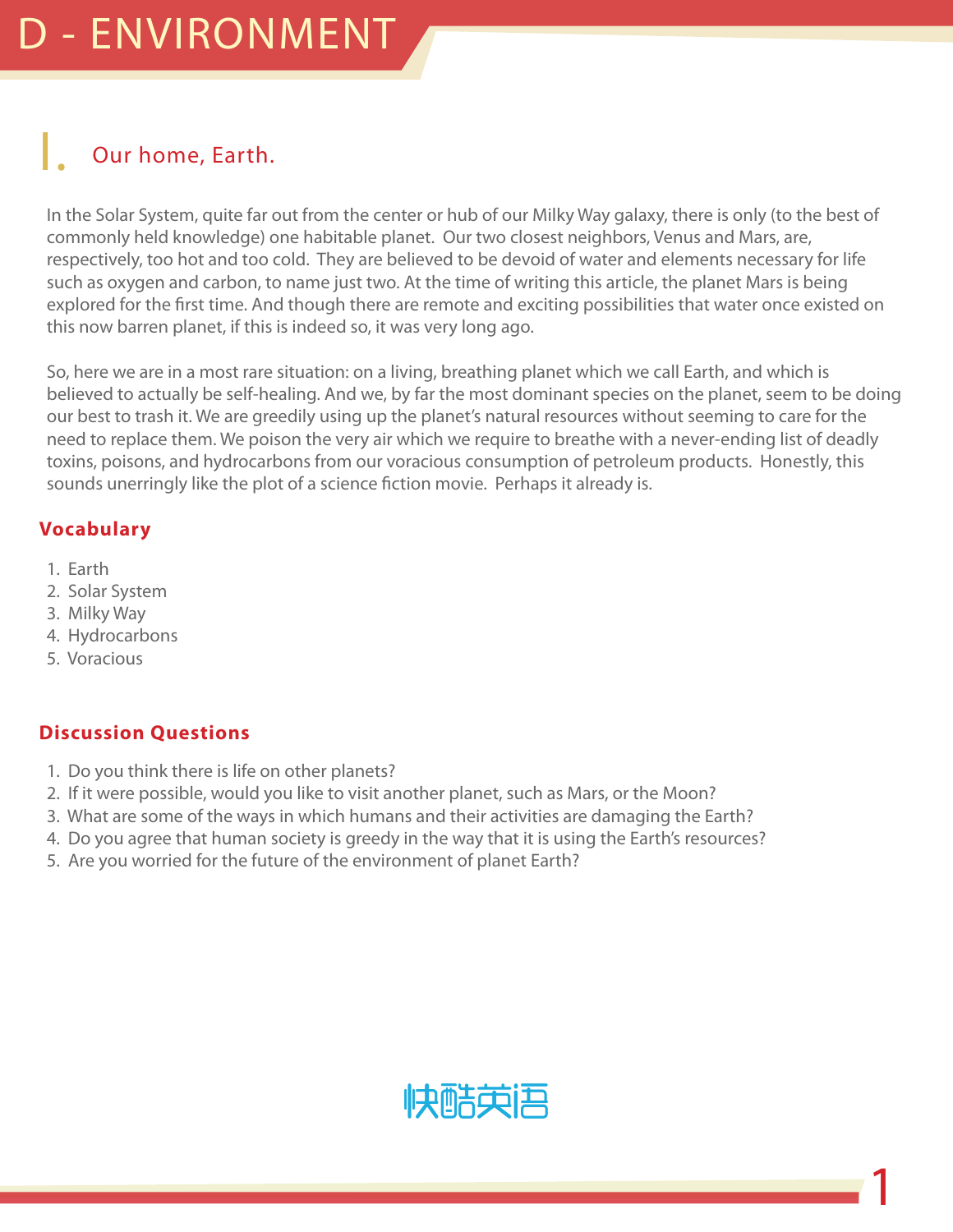# II. The poisoning of planet Earth - Water.

It is common knowledge that the Earth is made up of 70% water, and that approximately 97% of that percentage is saltwater from the oceans. Of the remaining 3%, 2% is accounted for by the ice that makes up the planet's northern-most habitable areas along with the North Pole and Antarctica. This means that approximately only 1% of the water that makes up Earth is usable, fresh water. That is a staggering percentage considering the need and daily usage of humans let alone the remainder of the living organisms on the planet.

Research is being conducted in how to turn saltwater into usable water. This involves removing the salt and other chemicals from the saltwater. Research in this field is being done all over the world. This process can now be done; but it is complicated and difficult. Moreover, this process uses a lot of energy – it takes a lot of energy to remove the salt and other chemicals from seawater, and so it is also currently very expensive, and so not currently an economical option. We will have to wait to see if this process can become cheap enough to solve the problem of water shortage on Earth. Until then, water shortages and droughts will continue to occur in certain parts of the world.

#### **Vocabulary**

- 1. Habitable
- 2. North Pole
- 3. Antarctica
- 4. Research
- 5. Drought

#### **Discussion Questions**

- 1. Why is there such a worry about water? The Earth is 70% water!
- 2. According to the article, why can't humans yet turn saltwater into usable water?
- 3. Think of 3-5 things we use water for every day.
- 4. Where is Antarctica? Would you like to travel there?
- 5. Do you like to visit areas with large bodies of water such as the sea or lakes? If you do, what do you like to do there?

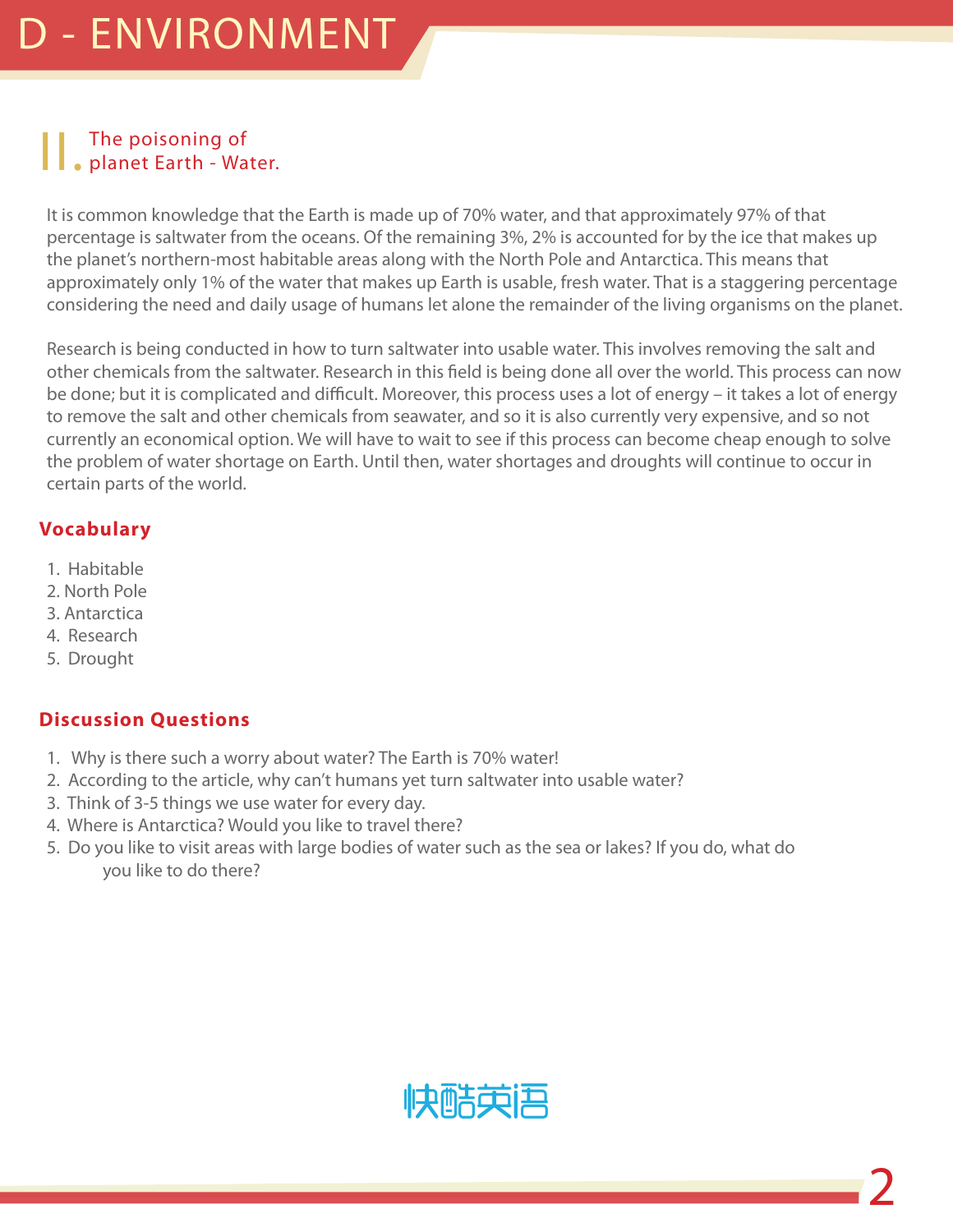# | | | The poisoning of planet<br>
Earth – Hydrocarbons.

Hydrocarbons are common today in many different forms. Household agents, such as furniture cleaners and solvents are very toxic, even in small amounts sometimes if ingested or inhaled. But the larger danger is through petroleum products such as gasoline – as in what we use to fuel our motor vehicles or automobiles. These toxins are no great threat when talking about low amounts of emissions from a few automobiles; but it seems everyone in modern society must have at least two cars in the driveway and another polluter of some type stored in their garage. It is the cumulative effect of all those vehicles that is creating a serious environmental threat to planet Earth.

However, there have been and continue to be positive changes. From the early 1970s through the 1980s and 1990s, there have been changes to the vehicles and emissions standards and, perhaps most importantly, to the testing. Today we have computerized emission checks which are done regularly, certainly in most states in the US. The engines have become more carefully and closely regulated in regards to the emissions they exhume, making them more environmentally friendly. From the air intake to the exhaust, there have been changes throughout the system to lower emissions and to adhere to set standards. Hopefully these and future changes will help to reverse the trend and help save the environment and our health.

#### **Vocabulary**

- 1. Household furniture cleaners
- 2. Emissions
- 3. Health risks/dangers
- 4. Standards
- 5. Adhere

#### **Discussion Questions**

- 1. Identify the primary sources of hydrocarbon emissions.
- 2. Explain the potential health problems associated with these emissions.
- 3. Describe some of the changes that have been made in order to reduce these emissions.
- 4. Do you have any other ideas for how to control emissions?
- 5. Are there different types of car engines in use and or planned for the future?

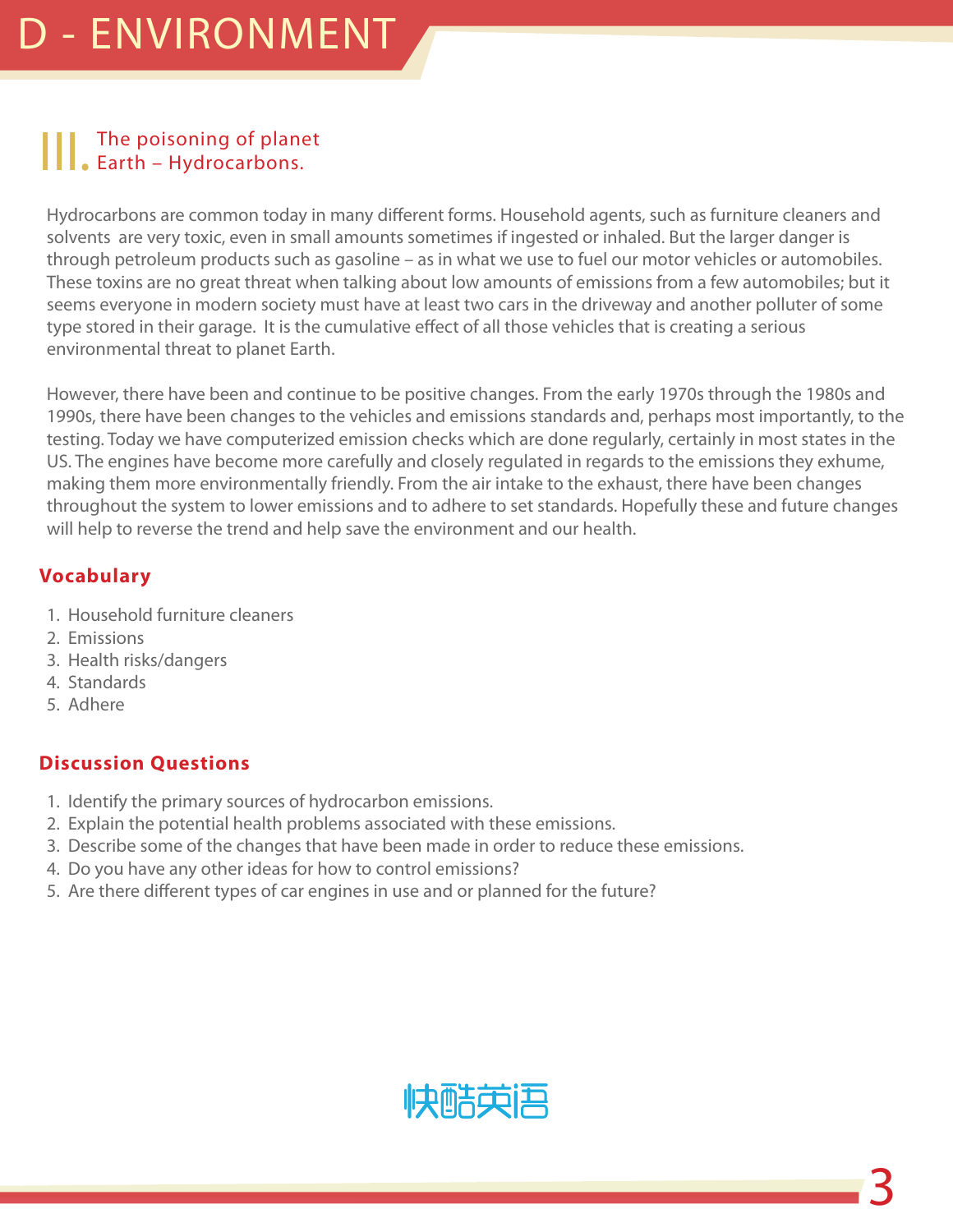# IV. Changes to automobiles.

What is clear is that we must change how we design, produce, use, and test our automobiles for toxic emissions. But beyond reducing emissions, what else can we do for cars? It us wholly unlikely that Americans in particular will suddenly be convinced to sell off their "extra vehicles" to help save the environment. But what other options are there for cars? Are there other alternative types of vehicles? The answer is yes. The most widely known and available is the diesel engine. While primarily used in large commercial trucks, there are many diesel vehicles in use in Europe, and it is gaining popularity in Asia as well.

More modern options such as biofuel are catching on; but it is difficult to find refilling stations, while gasoline, the common alternative, is of course readily available and convenient. The next and currently most promising alternative is the electric-powered automobile. While it has taken many years to catch on, there are now companies which produce only electric models of their automobiles – and the recharging stations are starting to show up all over Europe, in Asia and even finally in some places in the USA. The newest and most exciting prospect on the road although in very low production numbers, is the hydrogen-powered car. Though so far almost exclusively available only in Japan, this new fuel type is starting to gain popularity around the world due to its unique technology. Who knows what else might be just around the corner?

#### **Vocabulary**

- 1. Biofuel
- 2. Convenience
- 3. Diesel
- 4. Electric
- 5. Hydrogen

#### **Discussion Questions**

- 1. What different types of cars are available today?
- 2. What different types of engines or power sources are being used?

3. If you had to design a new automobile for a modern family, what features would you give it? What power source would you use? (You can use ideas from today's technology and/or ideas from science fiction or other sources).

- 4. Why is it hard to get new technology to catch on?
- 5. What does the future hold? Will there be flying cars in the future like in science fiction?